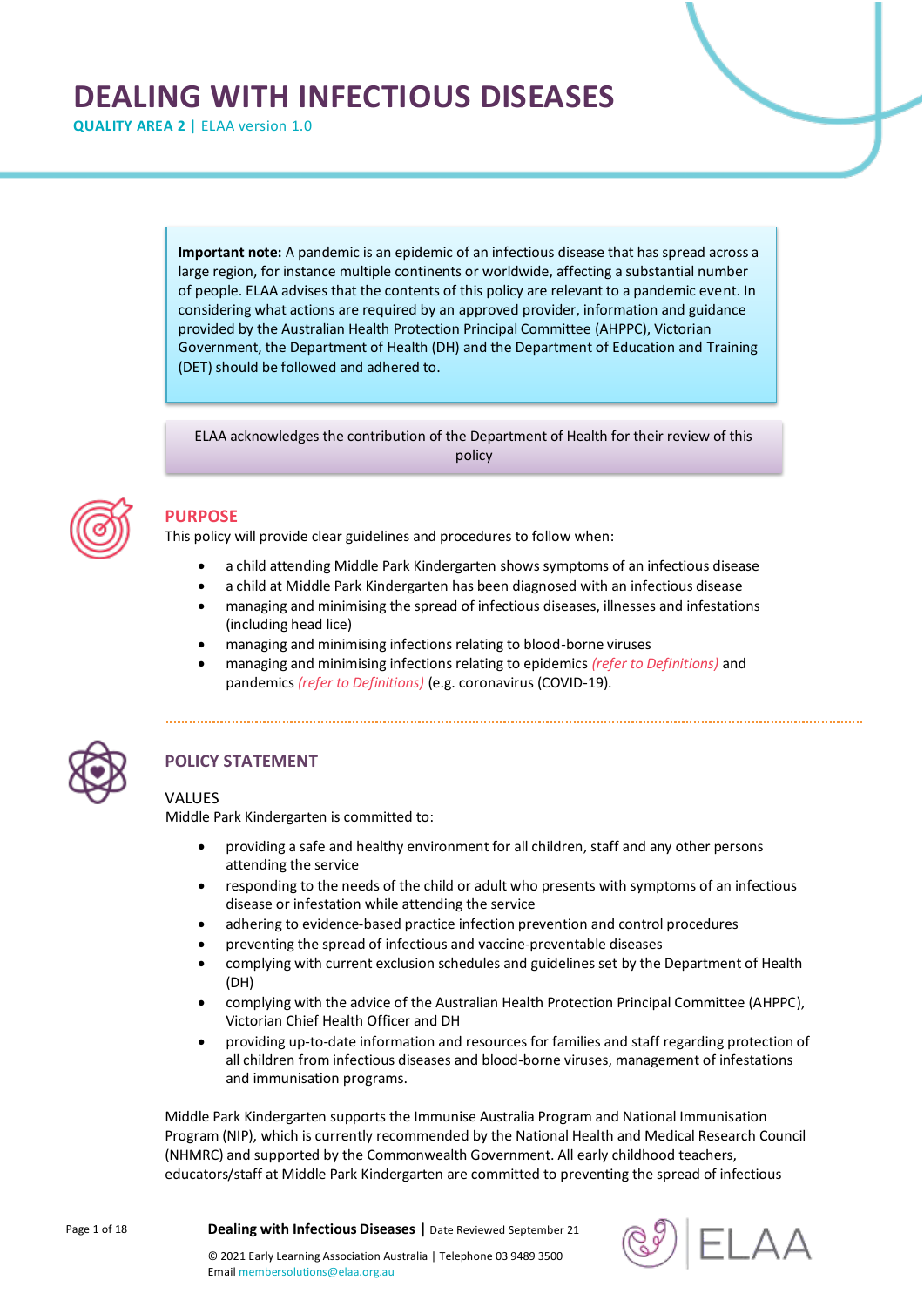diseases through simple hygiene practices such as hand washing, effective cleaning procedures and assessing acceptable immunisation documentation and complying with recommended exclusion guidelines and timeframes for children, early childhood teachers and educators/staff.

## SCOPE

This policy applies to the approved provider, persons with management or control, nominated supervisor, persons in day-to-day charge, early childhood teachers, educators, staff, students, volunteers, parents/guardians, children, and others attending the programs and activities of Middle Park Kindergarten including during offsite excursions and activities.

| <b>RESPONSIBILITIES</b>                                                                                                                                                                                                                                                                                                                                                                                                                       | with management or control<br>Approved provider and persons | persons in day-to-day charge<br>Nominated supervisor and | educators and all other staff<br>Early childhood teacher, | Parents/guardians | students<br>Contractors, volunteers and |
|-----------------------------------------------------------------------------------------------------------------------------------------------------------------------------------------------------------------------------------------------------------------------------------------------------------------------------------------------------------------------------------------------------------------------------------------------|-------------------------------------------------------------|----------------------------------------------------------|-----------------------------------------------------------|-------------------|-----------------------------------------|
| Ensuring standard precaution practices (refer to Definitions) are<br>carried out every day to minimise and, where possible, eliminate<br>the risk of transmission of infection                                                                                                                                                                                                                                                                | $\sqrt{}$                                                   | $\sqrt{}$                                                | $\sqrt{}$                                                 |                   | V                                       |
| Ensuring that where there is an occurrence of an infectious<br>disease at the service, reasonable steps are taken to prevent the<br>spread of that infectious disease (Regulation 88(1))                                                                                                                                                                                                                                                      | $\sqrt{}$                                                   | $\sqrt{}$                                                | $\sqrt{2}$                                                | $\sqrt{}$         | $\sqrt{}$                               |
| Ensuring that where there is an occurrence of an infectious<br>disease at the service, a parent/guardian or authorised<br>emergency contact of each child at the service is notified of the<br>occurrence as soon as is practicable (Regulation 88(2))                                                                                                                                                                                        | $\sqrt{}$                                                   | $\sqrt{}$                                                | $\sqrt{}$                                                 |                   |                                         |
| Ensuring that information from the DH about the minimum<br>exclusion periods (refer to Definitions) is displayed at the service<br>and is available to all stakeholders                                                                                                                                                                                                                                                                       | $\sqrt{}$                                                   | $\sqrt{}$                                                | $\sqrt{}$                                                 |                   |                                         |
| Ensuring that a child is excluded from the service in accordance<br>with the minimum exclusion periods (refer to Definitions) when<br>informed that the child is infected with an infectious disease<br>(refer to Definitions) or has been in contact with a person who is<br>infected with an infectious disease (refer to Definitions) as<br>required under Regulation 111(1) of the Public Health and<br><b>Wellbeing Regulations 2019</b> | $\sqrt{}$                                                   | $\sqrt{}$                                                | $\sqrt{}$                                                 | $\sqrt{}$         |                                         |
| Contacting the Communicable Disease Section, DHHS (refer to<br>Definitions) if there is an outbreak of two or more cases of<br>gastrointestinal illness in a 48-hour period                                                                                                                                                                                                                                                                   | √                                                           | V                                                        |                                                           |                   |                                         |
| Ensuring obligations under No Jab No Play legislation (Public<br>Health and Wellbeing Act 2008), including to request, assess and<br>manage immunisation documentation are met, and to assist<br>parents/carers and families who may face difficulties in meeting<br>the requirements (refer to Enrolment and Orientation Policy)                                                                                                             | N                                                           | $\sqrt{}$                                                |                                                           |                   |                                         |



Page 2 of 18 **Dealing with Infectious Diseases |** Date Reviewed September 21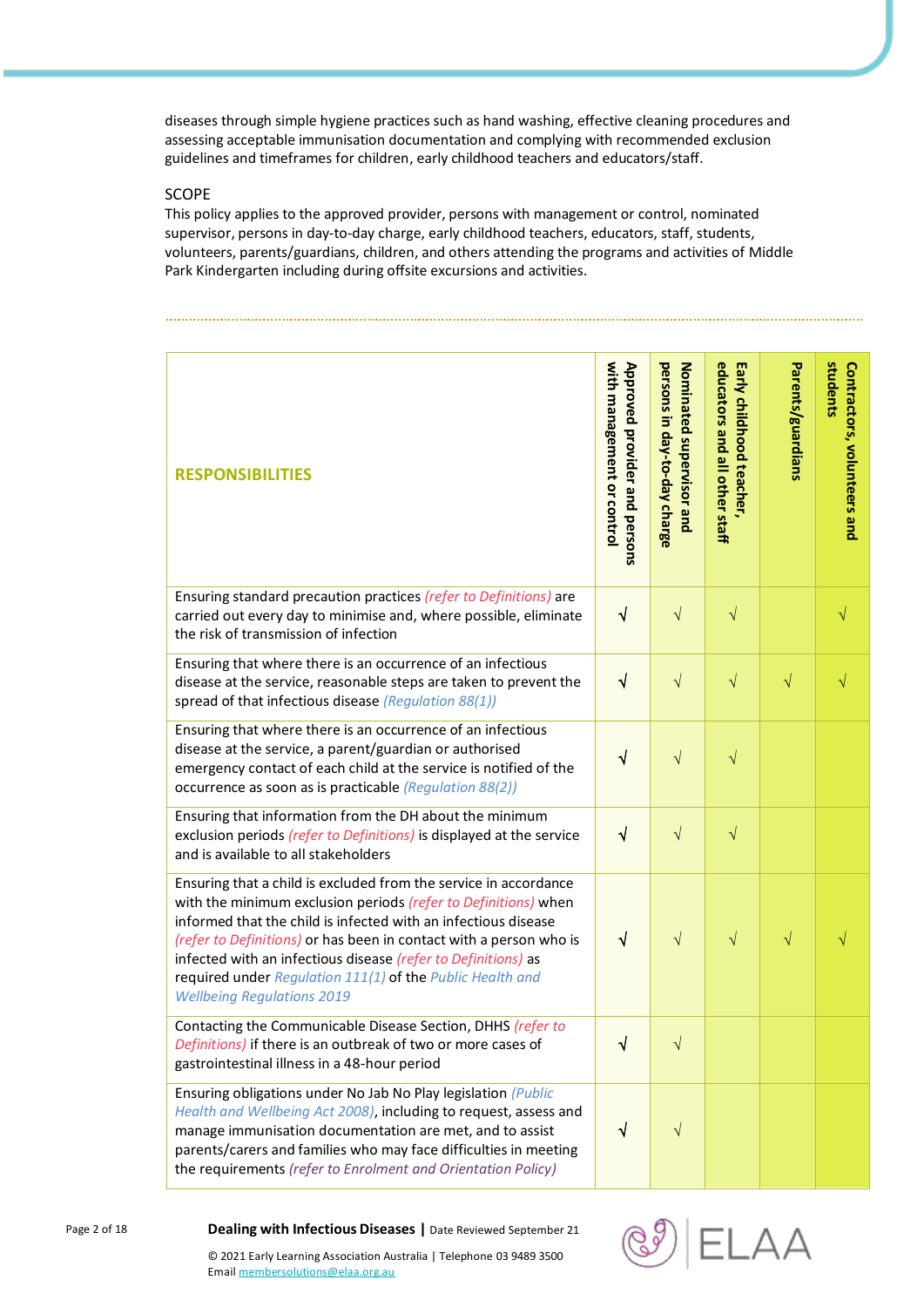| Ensuring when directed by the Chief Health Officer, that a child<br>who is at material risk of contracting a vaccine-preventable<br>disease is excluded until the Chief Health Officer directs that<br>attendance can be resumed (Regulation 111(2)(4) of the Public<br><b>Health and Wellbeing Regulations 2019)</b> | $\sqrt{ }$ | $\sqrt{}$ | $\sqrt{}$ | $\sqrt{}$ |           |
|-----------------------------------------------------------------------------------------------------------------------------------------------------------------------------------------------------------------------------------------------------------------------------------------------------------------------|------------|-----------|-----------|-----------|-----------|
| Ensuring that a minimum of one educator with current approved<br>first aid qualifications is in attendance and immediately available<br>at all times the service is in operation (refer to Administration of<br>First Aid Policy).                                                                                    | $\sqrt{}$  |           |           |           |           |
| As a demonstration of duty of care and evidence-based<br>practice, ELAA recommends that all early childhood teachers<br>and educators have current approved first aid qualifications<br>and anaphylaxis management training and asthma<br>management training.                                                        |            | $\sqrt{}$ | $\sqrt{}$ |           |           |
| Notifying DET within 24 hours of a serious incident (refer to<br>Definitions) via the NQAITS                                                                                                                                                                                                                          |            | $\sqrt{}$ |           |           |           |
| Conducting a thorough inspection of the service on a regular<br>basis, and consulting with staff to assess any risks by identifying<br>the hazards and potential sources of infection                                                                                                                                 |            | $\sqrt{}$ | $\sqrt{}$ |           | $\sqrt{}$ |
| Establishing and complying with good hygiene and infection<br>prevention and control procedures (refer to Hygiene Policy)<br>(refer to Attachment 4)                                                                                                                                                                  |            | $\sqrt{}$ | $\sqrt{}$ | $\sqrt{}$ | $\sqrt{}$ |
| Observing for signs and symptoms of an infectious disease in<br>children, and taking appropriate measures to minimise cross-<br>infection and inform management                                                                                                                                                       |            | $\sqrt{}$ | $\sqrt{}$ | $\sqrt{}$ | $\sqrt{}$ |
| Providing appropriate and current information and resources to<br>all stakeholders regarding the identification and management of<br>infectious diseases, blood-borne viruses and infestations                                                                                                                        |            | $\sqrt{}$ | $\sqrt{}$ |           | $\sqrt{}$ |
| Keeping informed of current legislation, information, research<br>and evidence-based practice                                                                                                                                                                                                                         |            | $\sqrt{}$ | $\sqrt{}$ | $\sqrt{}$ | $\sqrt{}$ |
| Complying with the Hygiene Policy of the service and the<br>procedures for infection prevention and control relating to<br>blood-borne viruses (refer to Attachment 4)                                                                                                                                                |            | $\sqrt{}$ | $\sqrt{}$ | $\sqrt{}$ | $\sqrt{}$ |
| Communicating changes to the exclusion table or immunisation<br>laws to all stakeholders in a timely manner                                                                                                                                                                                                           |            | $\sqrt{}$ | $\sqrt{}$ |           | $\sqrt{}$ |
| Complying with the advice of the Australian Health Protection<br>Principal Committee (AHPPC), Victorian Chief Health Officer and<br>DH in an epidemic or pandemic event (refer to Attachment 5).                                                                                                                      |            | $\sqrt{}$ | $\sqrt{}$ | $\sqrt{}$ | $\sqrt{}$ |
| Notifying everyone at the service of any outbreak of infectious<br>disease at the service including information about the nature of<br>the illness, incubation and infectious periods, and the service's<br>exclusion requirements for the illness, and displaying this<br>information in a prominent position        |            | $\sqrt{}$ | $\sqrt{}$ |           |           |
| Advising parents/guardians on enrolment that the minimum<br>exclusion periods will be observed in regard to the outbreak of<br>any infectious diseases or infestations (refer to:<br>www2.health.vic.gov.au/public-health/infectious-<br>diseases/school-exclusion/school-exclusion-table).                           |            | $\sqrt{}$ | $\sqrt{}$ |           |           |



Page 3 of 18 **Dealing with Infectious Diseases |** Date Reviewed September 21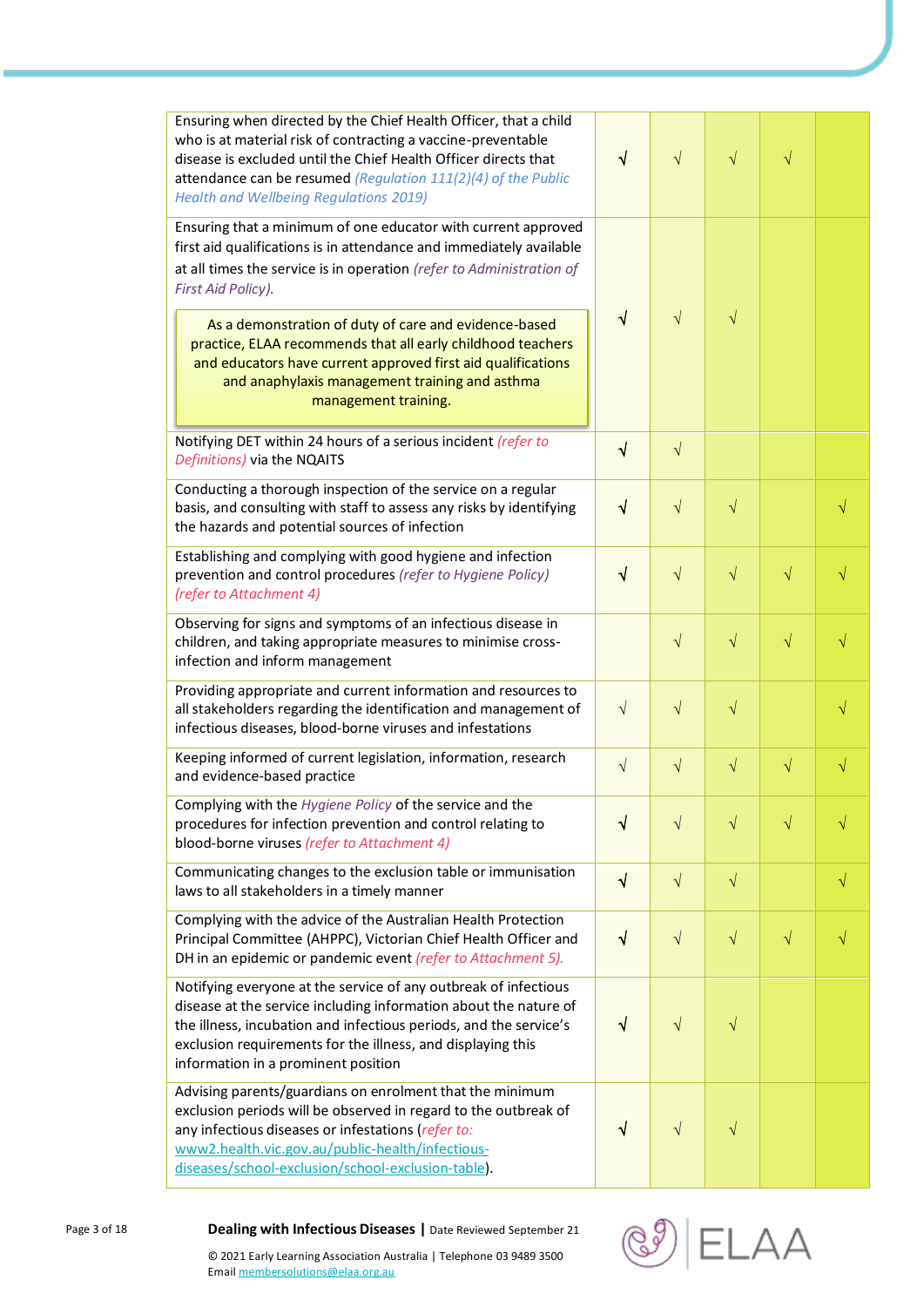| Providing information to staff and families about child and adult<br>immunisation recommendations (refer to Attachment 6)                                                                                                                                                                                                                                                                                                       | $\sqrt{}$  | $\sqrt{ }$ |           |           |   |  |
|---------------------------------------------------------------------------------------------------------------------------------------------------------------------------------------------------------------------------------------------------------------------------------------------------------------------------------------------------------------------------------------------------------------------------------|------------|------------|-----------|-----------|---|--|
| Advising the parents/guardians of a child who is not fully<br>immunised on enrolment and/or is undertaking the 16 weeks<br>grace period, that they will be required to keep their child at<br>home when a vaccine-preventable disease is diagnosed at the<br>service, and until there are no more occurrences of that disease<br>and the exclusion period has ceased                                                            | V          | $\sqrt{ }$ | $\sqrt{}$ |           |   |  |
| Ensuring that parents/guardians understand that they must<br>inform the approved provider or nominated supervisor as soon<br>as practicable if the child is infected with an infectious disease or<br>infestation, or has been in contact with a person infected with a<br>condition for which the exclusion of contacts is specified<br>(Regulation 110, Public Health and Wellbeing Regulations 2019)                         | $\sqrt{ }$ | $\sqrt{ }$ | $\sqrt{}$ | √         |   |  |
| Providing information and resources to parents/guardians to<br>assist in the identification and management of infectious<br>diseases and infestations                                                                                                                                                                                                                                                                           | $\sqrt{ }$ | $\sqrt{ }$ | $\sqrt{}$ |           |   |  |
| Ensuring all families have completed a Consent form to conduct<br>head lice inspections (refer to Attachment 1) on enrolment                                                                                                                                                                                                                                                                                                    | $\sqrt{ }$ | $\sqrt{ }$ | $\sqrt{}$ |           |   |  |
| Conducting head lice inspections whenever an infestation is<br>suspected, which involves visually checking children's hair and<br>notifying the approved provider and parents/guardians of the<br>child if an infestation of head lice is suspected                                                                                                                                                                             |            | $\sqrt{ }$ | $\sqrt{}$ |           |   |  |
| Providing a head lice action form (refer to Attachment 2) to the<br>parents/guardians of a child suspected of having head lice                                                                                                                                                                                                                                                                                                  |            | $\sqrt{ }$ | $\sqrt{}$ |           |   |  |
| Providing a head lice notification letter (refer to Attachment 3) to<br>all parents/guardians when an infestation of head lice has been<br>detected at the service                                                                                                                                                                                                                                                              |            | $\sqrt{}$  | $\sqrt{}$ |           |   |  |
| Maintaining confidentiality at all times (refer to Privacy and<br><b>Confidentiality Policy)</b>                                                                                                                                                                                                                                                                                                                                | $\sqrt{ }$ | $\sqrt{}$  | $\sqrt{}$ | $\sqrt{}$ | V |  |
| Keeping their child/ren at home if they are unwell or have an<br>excludable infectious disease or infestation (refer to Definitions)                                                                                                                                                                                                                                                                                            |            |            |           | $\sqrt{}$ |   |  |
| Informing service management as soon as practicable if their<br>child has an infectious disease or infestation (refer to Definitions)<br>or has been in contact with a person who has an infectious<br>disease (Regulation110 of the Public Health and Wellbeing<br><b>Regulations 2019)</b>                                                                                                                                    |            |            |           | V         |   |  |
| Complying with the minimum exclusion periods (refer to<br>Definitions) or as directed by the approved provider or<br>nominated supervisor after the Chief Health Officer directed<br>them to exclude a child enrolled whom the Chief Health Officer<br>has determined to be at material risk of contracting a vaccine-<br>preventable disease (Regulation 111(2) of the Public Health and<br><b>Wellbeing Regulations 2019)</b> |            |            |           | V         |   |  |
| BOLD tick $\sqrt{}$ indicates legislation requirement                                                                                                                                                                                                                                                                                                                                                                           |            |            |           |           |   |  |



Page 4 of 18 **Dealing with Infectious Diseases |** Date Reviewed September 21

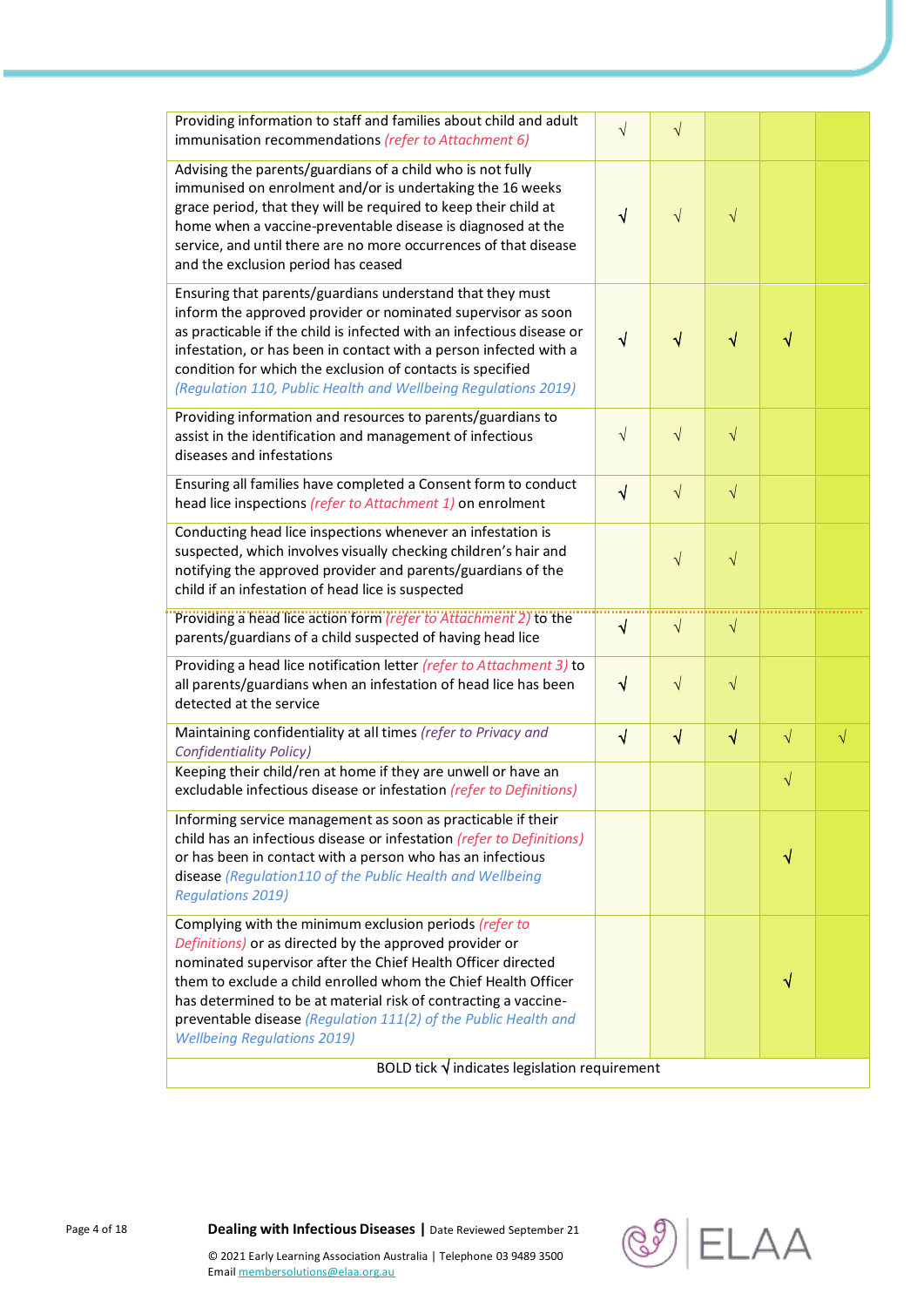

# **PROCEDURES**

- Refer to *Attachment 4.* Infection control relating to blood borne viruses
- Refer to *Attachment 5* Actions for early childhood and care services in an epidemic or pandemic event

# **BACKGROUND AND LEGISLATION**

#### BACKGROUND

Infectious diseases such as the chickenpox, common cold, measles and mumps, are common in children and adults may also be susceptible.

Children are at a greater risk of exposure to infections in a children's service than at home due to the amount of time spent with a large number of other children.

The DH publishes the Minimum Period of Exclusion from Primary Schools and Children's Services Centres for Infectious Diseases Cases and Contacts, to assist in protecting the public by preventing, or containing, outbreaks of infectious conditions common in schools and children's services and is regulated by the *Public Health and Wellbeing Regulations 2019*.

During an epidemic or pandemic, further instruction and guidance may be issued by the DH and the Australian Health Protection Principal Committee (AHPPC).

An approved provider must take reasonable steps to prevent the spread of infectious diseases at the service, and ensure that the parent/guardian, authorised nominee or emergency contact of each child enrolled at the service is notified of the occurrence of an infectious disease as soon as possible. The service must have policies and procedures in place for dealing with infectious diseases *(Regulation 88 of the Education and Care Services National Regulations 2011).* The service has a duty of care to ensure that everyone attending the service is provided with a high level of protection during all hours that the service is in operation. Protection can include:

- notifying (as soon as practicable) children, families and educators/staff when an excludable illness/disease is detected at the service
- complying with relevant health department exclusion guidelines, advice and information
- increasing educator/staff awareness of cross-infection through physical and close contact with others.

The Victorian Government offers an immunisation program for children to assist in preventing the spread of infectious diseases. There is also the Immunise Australia Program and National Immunisation Program (NIP), which is currently recommended by the National Health and Medical Research Council (NHMRC) and supported by the Commonwealth Government.

Early childhood education and care services that are regulated under the *Education and Care Services National Law Act 2010* have obligations under No Jab No Play legislation *(Public Health and Wellbeing Act 2008),* including to request, assess and manage immunisation documentation and to assist parents/carers and families who may face difficulties in meeting the requirements *(refer to Enrolment and Orientation Policy).*

#### LEGISLATION AND STANDARDS

Relevant legislation and standards include but are not limited to:

- Education and Care Services National Law Act 2010
- Education and Care Services National Regulations 2011: Regulation 88
- Family Assistance Legislation Amendment (Jobs for Families Child Care Package) Act 2017 (Cth)
- Health Records Act 2001 (Vic)
- National Quality Standard, Quality Area 2: Children's Health and Safety

Page 5 of 18 **Dealing with Infectious Diseases |** Date Reviewed September 21

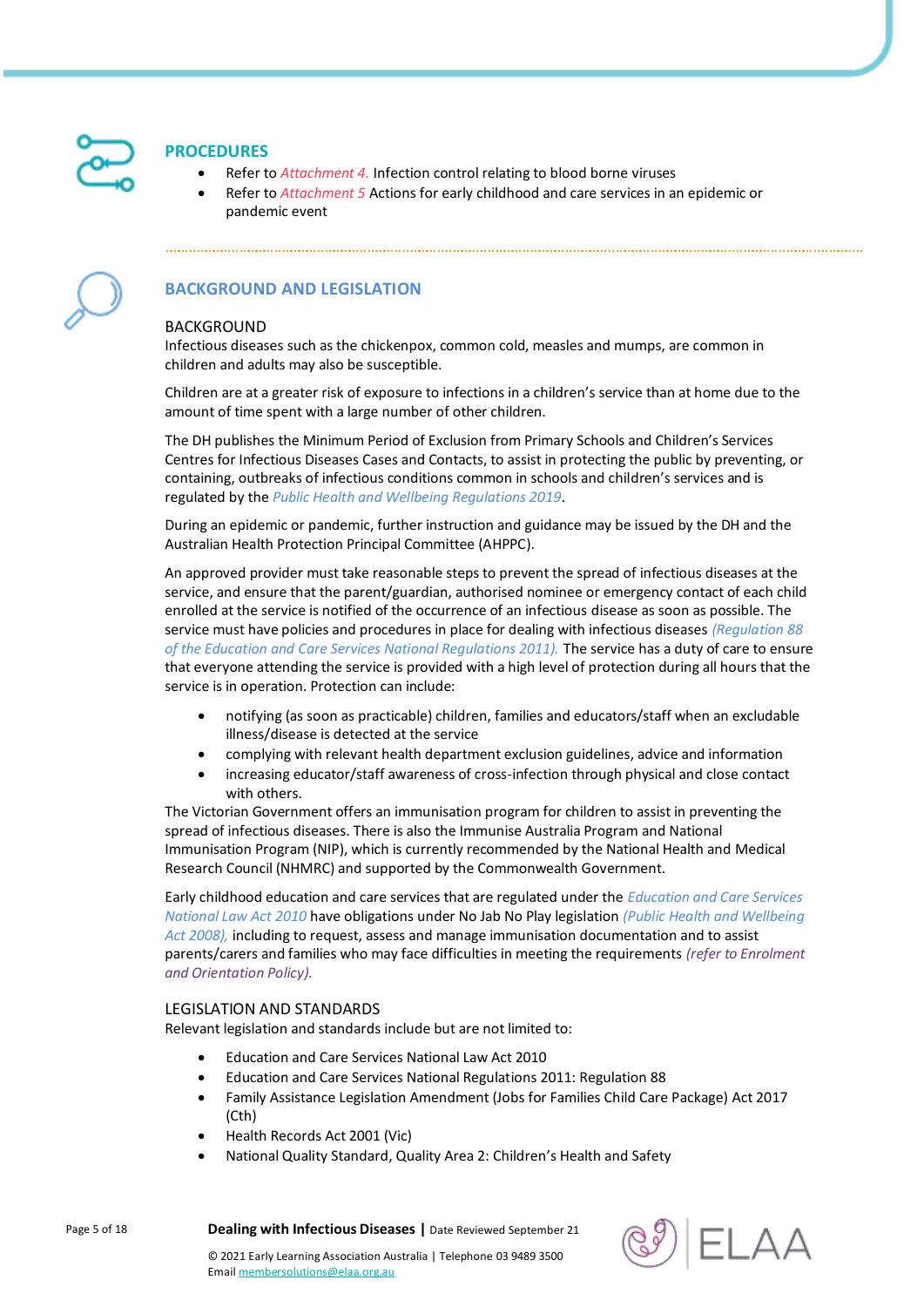- National Quality Standard, Quality Area 6: Collaborative Partnerships with Families and Communities
- Public Health & Wellbeing Amendment (No Jab No Play) Act 2015 (Vic)
- Occupational Health and Safety Act 2004 (Vic)
- Privacy and Data Protection Act 2014 (Vic)
- Privacy Act 1988 (Cth)
- Public Health and Wellbeing Act 2008 (Vic)

The most current amendments to listed legislation can be found at:

- Victorian Legislation Victorian Law Today: [www.legislation.vic.gov.au](http://www.legislation.vic.gov.au/)
- Commonwealth Legislation Federal Register of Legislation: [www.legislation.gov.au](http://www.legislation.gov.au/)



# **DEFINITIONS**

The terms defined in this section relate specifically to this policy. For regularly used terms e.g. Approved provider, Nominated supervisor, Notifiable complaints, Serious incidents, Duty of care, etc. refer to the Definitions file of the PolicyWorks catalogue.

**Blood-borne virus (BBV):** A virus that is spread when blood from an infected person enters another person's bloodstream and include human immunodeficiency virus (HIV), hepatitis B, and hepatitis C. Where basic hygiene, safety, infection prevention and control and first aid procedures are followed, the risks of contracting a blood-borne virus are negligible.

**Communicable Disease Section:** Responsibility for communication and advice in relation to infectious diseases on behalf of the Secretary of the Victorian DH.

**Epidemic:** is an outbreak of a contagious disease that spreads rapidly and extensively, and affects many individuals simultaneously in an area or population.

**Exclusion:** Inability to attend or participate in the program at the service.

**Illness:** Any sickness and/or associated symptoms that affect the child's normal participation in the program at the service.

**Infection:** The invasion and multiplication of micro-organisms in bodily tissue.

**Infestation:** The lodgement, development and reproduction of arthropods (such as head lice), either on the surface of the body of humans or animals, or in clothing.

**Infectious disease:** An infectious disease designated by the Communicable Disease Section *(refer to Definitions)*, Department of Health Victoria (DH) as well as those listed in Schedule 7 of the *Public Health and Wellbeing Regulations 2019*, the Minimum Period of Exclusion from Primary Schools, Education and Care Service Premises and Children's Centres for Infectious Diseases Cases and Contacts.

**Medication:** Any substance, as defined in the *Therapeutic Goods Act 1989* (Cwlth), that is administered for the treatment of an illness or medical condition.

**Minimum exclusion period:** The minimum period for excluding any person from attending a children's service to prevent the spread of infectious diseases as specified in Schedule 7: Minimum Period of Exclusion from Primary Schools and Children's Services for Infectious Diseases Cases and Contacts of the *Public Health and Wellbeing Regulations 2019*. An infringement penalty for failure to exclude a child with, or exposed to, a specified infectious disease applies (applicable to a person in charge). The exclusion period table, published by the DHHS, can be accessed a[t www2.health.vic.gov.au/public](https://www2.health.vic.gov.au/public-health/infectious-diseases/school-exclusion/school-exclusion-table.)[health/infectious-diseases/school-exclusion/school-exclusion-table.](https://www2.health.vic.gov.au/public-health/infectious-diseases/school-exclusion/school-exclusion-table.)

Page 6 of 18 **Dealing with Infectious Diseases |** Date Reviewed September 21

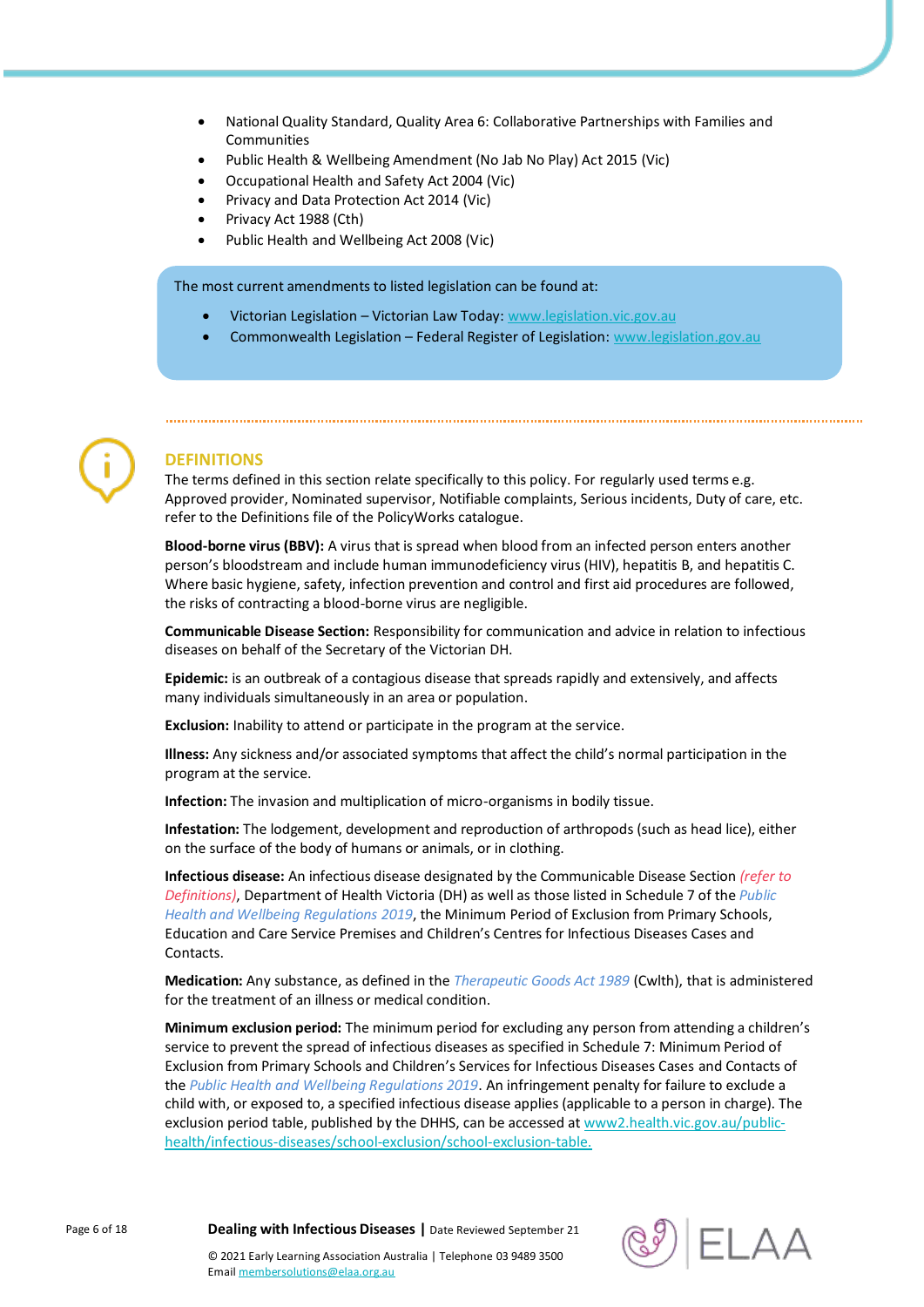**Pandemic:** is an epidemic *(refer to Definitions)* occurring worldwide, or over a wide geographic area and affecting a large proportion of the population.

**Pediculosis:** Infestation of head lice that is transmitted by having head-to-head contact with another person who has head lice. Pediculosis does not contribute to the spread of any infectious diseases, and outbreaks of this condition are common in schools and childcare facilities.

**Standard precautions:** work practices that achieve a basic level of infection prevention and control. Using standard precautions aims to minimise and, where possible, eliminate the risk of transmission of infection, particularly those caused by blood-borne viruses. Standard precautions include but are not limited to: hand hygiene, cleaning equipment and the environment, respiratory hygiene and cough etiquette and appropriate use of PPE.



# **SOURCES AND RELATED POLICIES**

## **SOURCES**

- Victorian Department of Health & Human Services*. Disease information and advice.* Available at[: https://www2.health.vic.gov.au/public-health/infectious-diseases/disease-information](https://www2.health.vic.gov.au/public-health/infectious-diseases/disease-information-advice)[advice](https://www2.health.vic.gov.au/public-health/infectious-diseases/disease-information-advice)
- Communicable Disease Section, Victorian Department of Health & Human Services (2019), *A guide to the management and control of gastroenteritis outbreaks in children's centres*. Victorian Government, Melbourne: [https://www2.health.vic.gov.au/about/publications/researchandreports/A-guide-to-the](https://www2.health.vic.gov.au/about/publications/researchandreports/A-guide-to-the-management-and-control-of-gastroenteritis-outbreaks-in-childrens-centres)[management-and-control-of-gastroenteritis-outbreaks-in-childrens-centres](https://www2.health.vic.gov.au/about/publications/researchandreports/A-guide-to-the-management-and-control-of-gastroenteritis-outbreaks-in-childrens-centres)
- National Immunisation Program, Department of Health, Australian Government: <https://www.health.gov.au/initiatives-and-programs/national-immunisation-program>
- Department of Health & Human Services, Victoria (2012) *Head lice management guidelines*: [https://www2.health.vic.gov.au/about/publications/policiesandguidelines/Head-lice](https://www2.health.vic.gov.au/about/publications/policiesandguidelines/Head-lice-management-guidelines)[management-guidelines](https://www2.health.vic.gov.au/about/publications/policiesandguidelines/Head-lice-management-guidelines)
- *Immunisation Enrolment Toolkit for early childhood services:*  [https://www2.health.vic.gov.au/public-health/immunisation/vaccination-children/no-jab](https://www2.health.vic.gov.au/public-health/immunisation/vaccination-children/no-jab-no-play/immunisation-enrolment-toolkit)[no-play/immunisation-enrolment-toolkit](https://www2.health.vic.gov.au/public-health/immunisation/vaccination-children/no-jab-no-play/immunisation-enrolment-toolkit)
- *Guide to the Education and Care Services National Law and the Education and Care Services National Regulations 2011* (2017), ACECQA: [https://www.acecqa.gov.au/sites/default/files/2018-01/NQF-Resource-02-Guide-to-ECS-](https://www.acecqa.gov.au/sites/default/files/2018-01/NQF-Resource-02-Guide-to-ECS-Law-Regs.pdf)[Law-Regs.pdf](https://www.acecqa.gov.au/sites/default/files/2018-01/NQF-Resource-02-Guide-to-ECS-Law-Regs.pdf)
- *Guide to the National Quality Standard* (2017), ACECQA: [https://www.acecqa.gov.au/sites/default/files/acecqa/files/National-Quality-Framework-](https://www.acecqa.gov.au/sites/default/files/acecqa/files/National-Quality-Framework-Resources-Kit/NQF-Resource-03-Guide-to-NQS.pdf)[Resources-Kit/NQF-Resource-03-Guide-to-NQS.pdf](https://www.acecqa.gov.au/sites/default/files/acecqa/files/National-Quality-Framework-Resources-Kit/NQF-Resource-03-Guide-to-NQS.pdf)
- National Health and Medical Research Council (2013) *Staying Healthy: Preventing infectious diseases in early childhood education and care services* (5th edition): [https://www.nhmrc.gov.au/about-us/publications/staying-healthy-preventing-infectious](https://www.nhmrc.gov.au/about-us/publications/staying-healthy-preventing-infectious-diseases-early-childhood-education-and-care-services)[diseases-early-childhood-education-and-care-services](https://www.nhmrc.gov.au/about-us/publications/staying-healthy-preventing-infectious-diseases-early-childhood-education-and-care-services)
- Information about immunisations, including immunisation schedule, DHHS: [www.health.vic.gov.au/immunisation](http://www.health.vic.gov.au/immunisation)
- WorkSafe, Victoria (2008) *Compliance code: First aid in the workplace:*  <https://www.worksafe.vic.gov.au/resources/compliance-code-first-aid-workplace>
- Statements Section for statements on health emergencies, AHPPC. Available at: [https://www.health.gov.au/committees-and-groups/australian-health-protection-principal](https://www.health.gov.au/committees-and-groups/australian-health-protection-principal-committee-ahppc)[committee-ahppc](https://www.health.gov.au/committees-and-groups/australian-health-protection-principal-committee-ahppc)

# RELATED POLICIES

- Administration of First Aid
- Administration of Medication

Page 7 of 18 **Dealing with Infectious Diseases |** Date Reviewed September 21

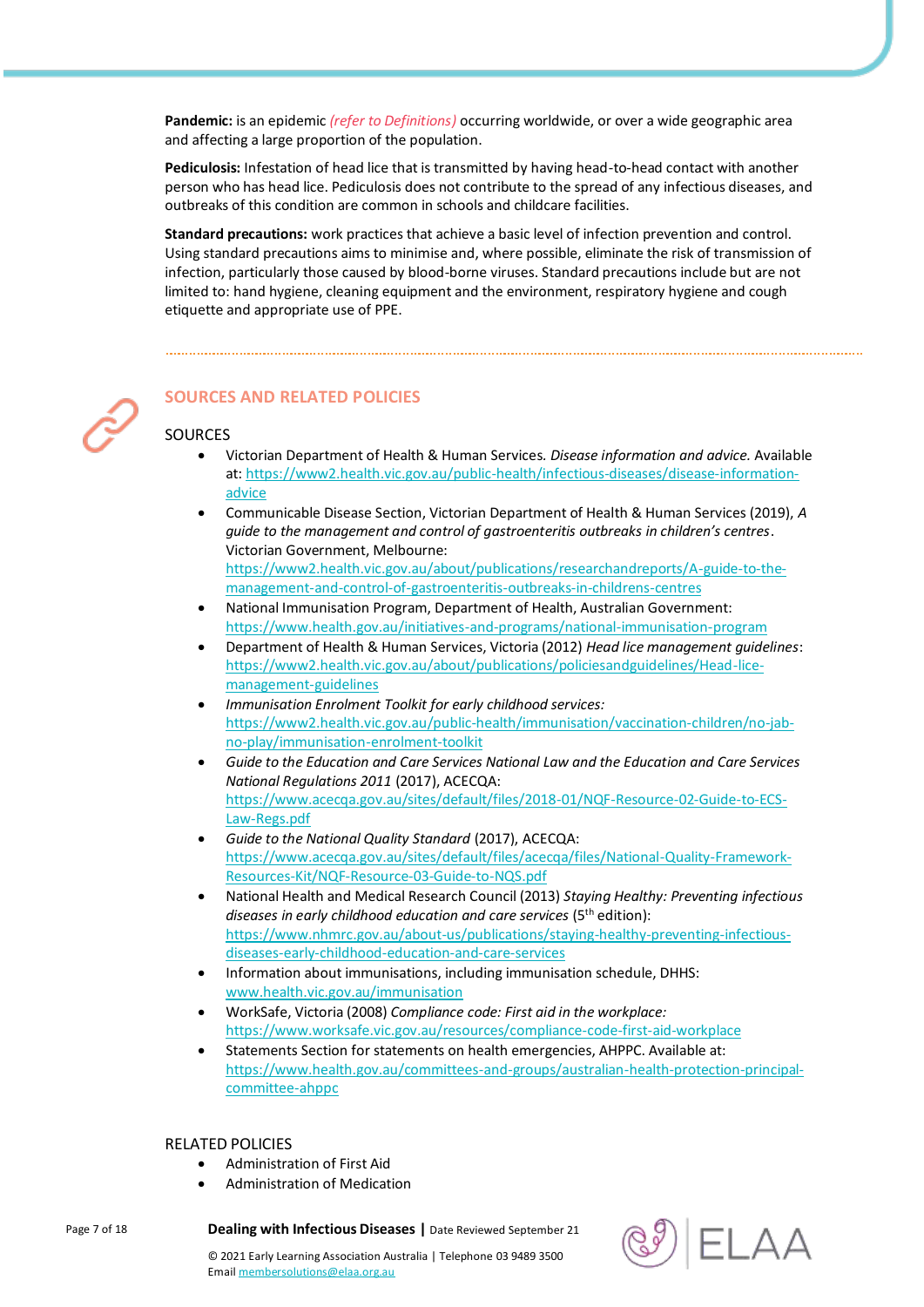- Child Safe Environment
- Dealing with Medical Conditions
- Enrolment and Orientation
- Hygiene
- Incident, Injury, Trauma and Illness
- Inclusion and Equity
- Occupational Health and Safety
- Privacy and Confidentiality



In order to assess whether the values and purposes of the policy have been achieved, the approved provider will:

- regularly seek feedback from educators, staff, parents/guardians, children, management and all affected by the policy regarding its effectiveness
- monitor the implementation, compliance, complaints and incidents in relation to this policy
- ensure that all information related to infectious diseases on display and supplied to parents/guardians is current
- keep the policy up to date with current legislation, research, policy and best practice
- revise the policy and procedures as part of the service's policy review cycle, or as required
- notifying all stakeholders affected by this policy at least 14 days before making any significant changes to this policy or its procedures, unless a lesser period is necessary due to risk *(Regulation 172 (2)).*



# **ATTACHMENTS**

- Attachment 1: Consent form to conduct head lice inspections
- Attachment 2: Head lice action form
- Attachment 3: Head lice notification letter
- Attachment 4: Procedures for infection control relating to blood-borne viruses
- Attachment 5: Actions for early childhood and care services in an epidemic or pandemic event
- Attachment 6: Child and adult immunisation recommendations



**AUTHORISATION**

This policy was adopted by the approved provider of Middle Park Kindergarten September 2021.

**REVIEW DATE:** September 2023



Page 8 of 18 **Dealing with Infectious Diseases |** Date Reviewed September 21

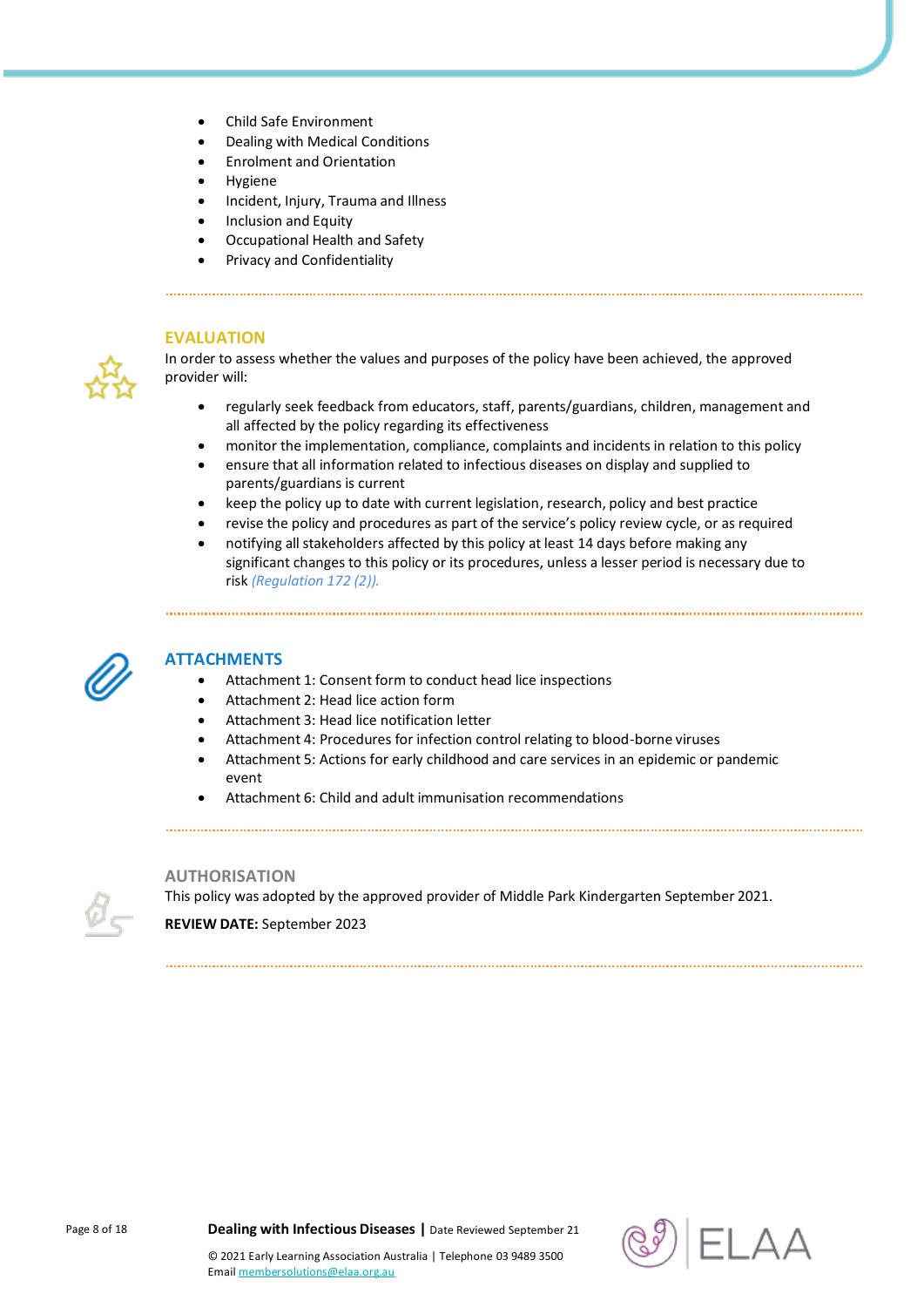# **ATTACHMENT 1. CONSENT FORM TO CONDUCT HEAD LICE INSPECTIONS**

"[Place on service letterhead]"

Dear parents/guardians,

[Service Name] is aware that head lice infestation can be a sensitive issue and is committed to maintaining children's confidentiality and avoiding stigmatisation at all times. However, management of head lice infestation is most effective when all children and their families actively support our policy and participate in our screening program.

All inspections will be conducted in a culturally appropriate and sensitive manner, and information about why the inspections are conducted and the benefits of preventing infestations will be explained to children prior to conducting the inspections.

Only the Nominated Supervisor or an external person approved by the service, such as a nurse employed by the local council, will be permitted to carry out inspections on children at the service. Where there is concern about a potential infection, a child's hair will be inspected for the presence of head lice or lice eggs.

Where live head lice are found, [Service Name] will notify the parents/guardians and will provide them with relevant information about the treatment of head lice. Other families will be provided with a notice to inform them that head lice have been detected in the group and to encourage them to be vigilant and carry out regular inspections of their own child.

Please note that while head lice do not spread disease, they are included in the *Minimum Period of Exclusion from Primary Schools and Children's Services for Infectious Diseases Cases and Contacts* published by the Department of Health and Human Services (DHHS) which defines the minimum period of exclusion from a children's service for children with infectious diseases. According to this table, where a child has head lice, that child must be excluded until the day after appropriate treatment has commenced.

|                                                                                                                                                                                                                                   | Group:                                                                                                                  |  |  |  |  |
|-----------------------------------------------------------------------------------------------------------------------------------------------------------------------------------------------------------------------------------|-------------------------------------------------------------------------------------------------------------------------|--|--|--|--|
| infestation of head lice is suspected in the service.                                                                                                                                                                             | I hereby give my consent for [Service Name], or a person approved by [Service Name], to inspect my child's head when an |  |  |  |  |
|                                                                                                                                                                                                                                   |                                                                                                                         |  |  |  |  |
|                                                                                                                                                                                                                                   |                                                                                                                         |  |  |  |  |
| I do not give consent for my child's head to be inspected. I request that staff contact me when an infestation of head lice is<br>suspected at the service, and I agree to come to the service to complete the inspection myself. |                                                                                                                         |  |  |  |  |
|                                                                                                                                                                                                                                   |                                                                                                                         |  |  |  |  |
|                                                                                                                                                                                                                                   |                                                                                                                         |  |  |  |  |
|                                                                                                                                                                                                                                   |                                                                                                                         |  |  |  |  |

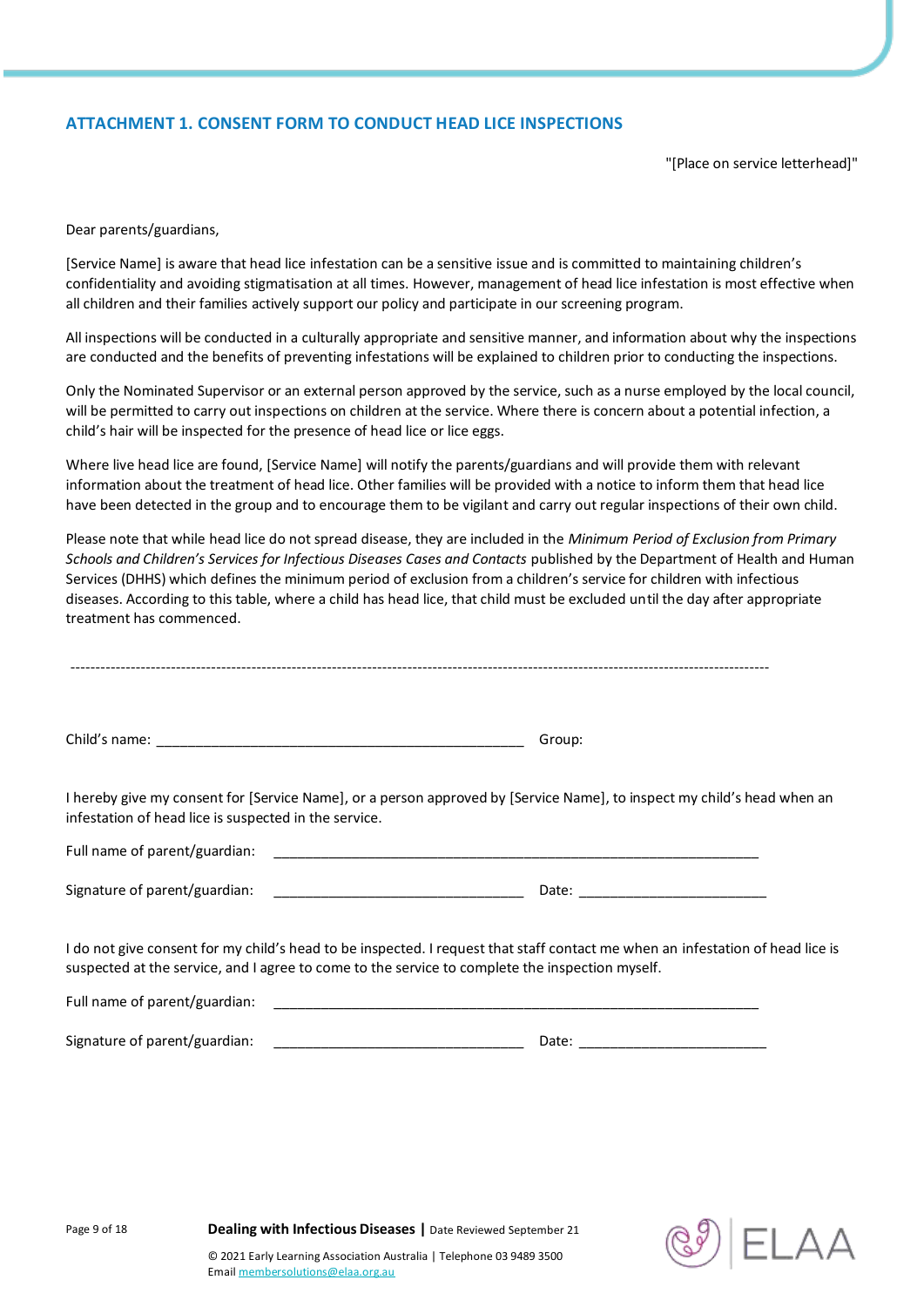# **ATTACHMENT 2. HEAD LICE ACTION FORM**

"[Place on service letterhead]"

Dear parents/guardians,

We have detected head lice or lice eggs on your child and it is very important for you to treat your child as soon as possible, using safe treatment practices. Please read the attached pamphlet Treating and controlling head lice from the Department of Health (DH). This contains guidelines regarding detecting and treating head lice and lice eggs.

Please note that while head lice do not spread disease, they are included in the Minimum Period of Exclusion from Primary Schools and Children's Services for Infectious Diseases Cases and Contacts published by the DH which defines the minimum period of exclusion from a children's service for children with infectious diseases. According to this table, where a child has head lice, that child must be excluded until the day after appropriate treatment has commenced.

Please keep your child at home until appropriate treatment has commenced and use the form provided below to notify Middle Park Kindergarten, when your child returns to the service, of the action taken by you to treat the head lice/eggs.

| Head lice treatment - action taken                                                            |                                        |  |  |  |
|-----------------------------------------------------------------------------------------------|----------------------------------------|--|--|--|
| Parent/guardian response form                                                                 |                                        |  |  |  |
| To [Service Name]                                                                             |                                        |  |  |  |
| CONFIDENTIAL                                                                                  |                                        |  |  |  |
| Child's name:                                                                                 |                                        |  |  |  |
| I understand that my child must not attend the service with untreated head lice or lice eggs. |                                        |  |  |  |
| I have used the following recommended treatment for head lice or lice eggs for my child:      |                                        |  |  |  |
|                                                                                               | "[write name of treatment used]".      |  |  |  |
| Treatment commenced on: \[\]                                                                  | [write date treatment was first used]. |  |  |  |
| Signature of parent/guardian:                                                                 | Date:                                  |  |  |  |



Page 10 of 18 **Dealing with Infectious Diseases |** Date Reviewed September 21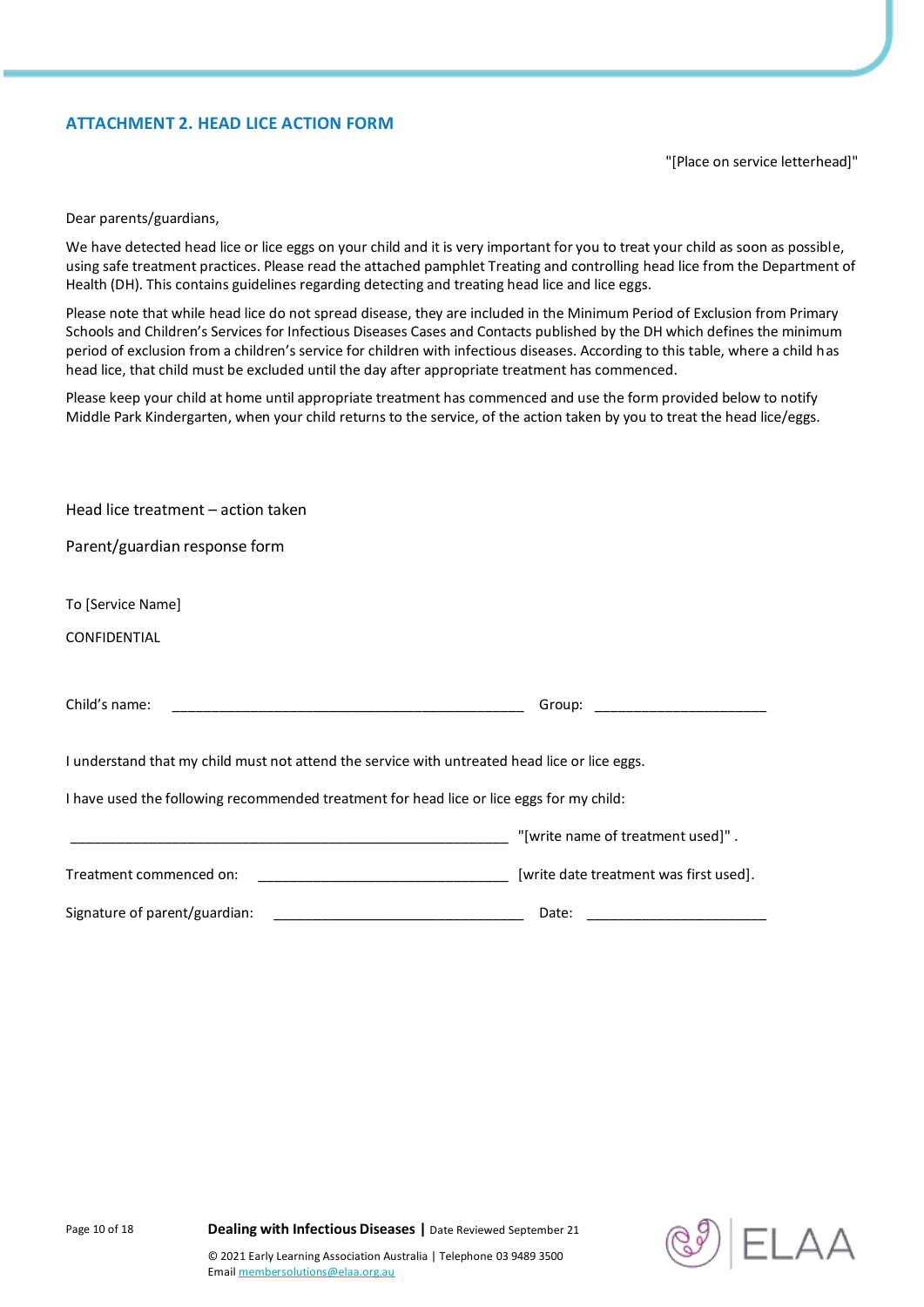# **ATTACHMENT 3. HEAD LICE NOTIFICATION LETTER**

"[Place on service letterhead]"

Dear parents/guardians,

It has come to our attention that head lice or lice eggs have been detected in your child's group at Middle Park Kindergarten and we seek your co-operation in checking your child's hair regularly throughout this week, [Date].

Head lice are common in children and are transmitted by having head-to-head contact with someone who has head lice, but they do not transmit infectious diseases.

#### **What can you do?**

We seek your co-operation in checking your child's hair and, in instances where head lice or lice eggs are found, treating your child's hair.

We also ask that you ensure your child does not attend the service until the day after appropriate treatment has occurred in line with the Department of Health's (DH) minimum period of exclusion required for head lice.

#### **How do I treat my child for head lice?**

Please read the attached pamphlet Treating and controlling head lice from the DH. This contains guidelines regarding detecting and treating head lice and lice eggs. Additional information is also available by contacting the service.

#### **Who do I contact if my child has head lice?**

If head lice or lice eggs are found in your child's hair, you must inform:

- the service, and use the attached form to advise when treatment has commenced
- parents/guardians and carers of your child's friends so that they can also check these children for head lice or lice eggs and commence treatment if necessary.

#### **When can my child return to the service?**

DH regulations require that where a child has head lice, that child must be excluded until the day after appropriate treatment has commenced.

Middle Park Kindergarten is aware that head lice can be a sensitive issue and is committed to maintaining your confidentiality.

Kind regards,

"[Signature of Nominated Supervisor]"

"[Name of Nominated Supervisor]"

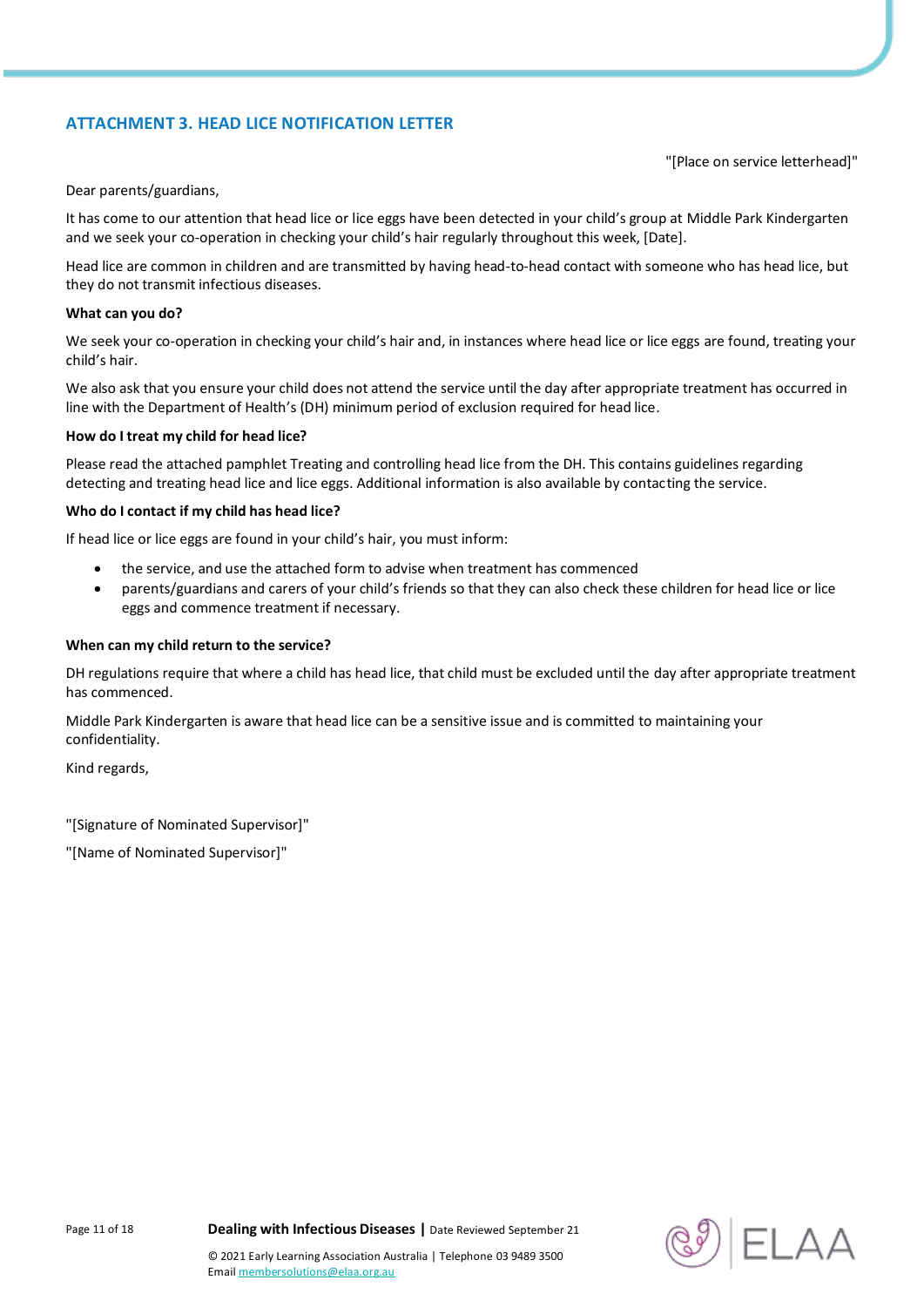# **ATTACHMENT 4. PROCEDURES FOR INFECTION PREVENTION AND CONTROL RELATING TO BLOOD-BORNE VIRUSES AND BODY FLUIDS**

The use of standard precaution practice *(refer to Definitions)* is the best way to prevent transmission of blood borne viruses and body fluids.

The procedures are based on information available from the Department of Education and Training (DET), the Victorian Government's Better Health Channel and the National Health and Medical Research Council.

#### **Important note on blood spills**

A person responding to an incident involving blood at the service must first cover any cuts, sores or abrasions on their own hands and arms with waterproof dressings.

#### **MANAGING EXPOSURES TO BLOOD AND/OR BODY FLUIDS**

Exposures include sharps injuries (including needlestick) and splashes into or onto mucous membranes (such as eyes, nose, mouth) or non-intact skin (cuts, sores or abrasions).

- Remove contaminated clothing (if applicable) and thoroughly wash exposed area with soap and water.
- Affected mucous membranes should be flushed with large amounts of water.
- Eyes should be flushed gently (no soap)
- The exposed person must report any occupational exposures immediately.
- Seek medical attention for an assessment of the risk of infection and appropriate treatment

## **CLEANING AND REMOVAL OF BLOOD SPILLS AND BODY FLUIDS**

## **Equipment (label clearly and keep in an easily accessible location**)

- Disposable gloves
- Disposable plastic bags/zip lock bags/biohazard container (if available)
- Detergent/bleach
- Disposable towels
- Access to warm water

# **Procedure**

- 1. Put on disposable gloves.
- 2. Cover the spill with paper towels.
- 3. Carefully remove the paper towel and contents.
- 4. Place the paper towels in an appropriate disposable plastic bag/zip lock bag/biohazard container.
- 5. Clean the area with warm water and detergent/bleach, then rinse and dry.
- 6. Remove and place gloves in an appropriate disposable plastic bag/zip lock bag/biohazard container, seal and place it in a rubbish bin inaccessible to children.
- 7. Wash hands in warm, soapy water and dry (follow the Handwashing guidelines in the *Hygiene Policy*).

#### **NEEDLE STICK INJURIES**

If you get pricked by a discarded needle and syringe (often referred to as 'needle stick injury') the following steps should be taken:

- Flush the injured area with flowing water.
- Wash the wound well with soap and warm water.
- Dry the wound and apply a waterproof dressing
- Seek medical attention for an assessment of the risk of infection and appropriate treatment.
- If the needle and syringe cannot be retrieved, mark the area so others are not at risk and contact the Disposal Helpline.

# **SAFE DISPOSAL OF DISCARDED NEEDLES AND SYRINGES Equipment (label clearly and keep in an easily accessible location)**

Disposable gloves

Page 12 of 18 **Dealing with Infectious Diseases |** Date Reviewed September 21

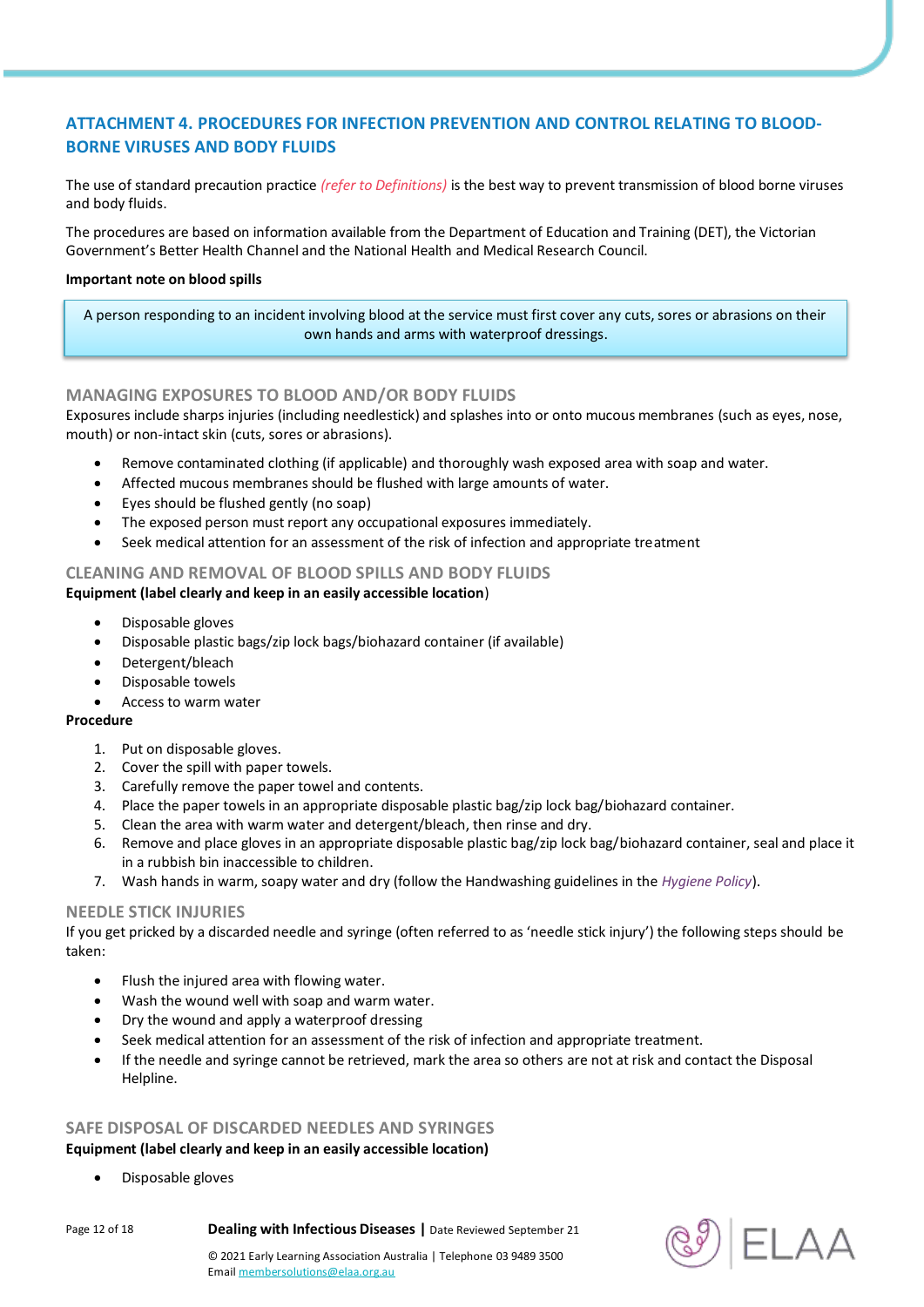- Long-handled tongs
- Disposable plastic bags
- 'Sharps' syringe disposal container, or rigid-walled, screw-top, puncture-resistant container available for free from local council, who may also provide free training to staff on the collection of sharps

#### **Procedure**

- 1. Put on disposable gloves.
- 2. Do not try to re-cap the needle or to break the needle from the syringe.
- 3. Place the 'sharps' syringe disposal container on the ground next to the needle/syringe and open the lid.
- 4. Using tongs, pick the syringe up from the middle, keeping the sharp end away from you at all times.
- 5. Place the syringe, needle point down, in the 'sharps' syringe disposal container and close the lid securely on the container.
- 6. Repeat steps 3 to 5 to pick up all syringes and/or unattached needles.
- 7. If appropriate, clean the area with warm water and detergent/bleach, then rinse and dry.
- 8. Remove and place gloves in a disposable plastic bag, seal and place it in a rubbish bin inaccessible to children.<br>9. Wash hands in warm, soapy water and dry (follow the Handwashing guidelines in the Hygiene Policy).
- Wash hands in warm, soapy water and dry (follow the Handwashing guidelines in the Hygiene Policy).

Under no circumstances should children, work-experience students or volunteers be asked or encouraged to pick up needles/syringes.

If the needle/syringe is not accessible and cannot be collected, mark and supervise the area so that others are not at risk and contact the Syringe Disposal Helpline on 1800 552 355.

Advice on the handling and disposal of needles/syringes can be accessed from:

- the Syringe Disposal Helpline on 1800 552 355 (24 hours a day, 7 days a week) for the location of the nearest needle exchange outlet or public disposal bin
- the environmental officer (health surveyor) at your local municipal/council offices
- local general practitioners
- **•** local hospitals.

**Note**: 'Sharps' syringe disposal containers and/or needles/syringes must not be put in normal waste disposal bins. To dispose of the container, take it to your local Needle and Syringe Program or council office or contact the Disposal Helpline (1800 552 355) for further advice

Page 13 of 18 **Dealing with Infectious Diseases |** Date Reviewed September 21

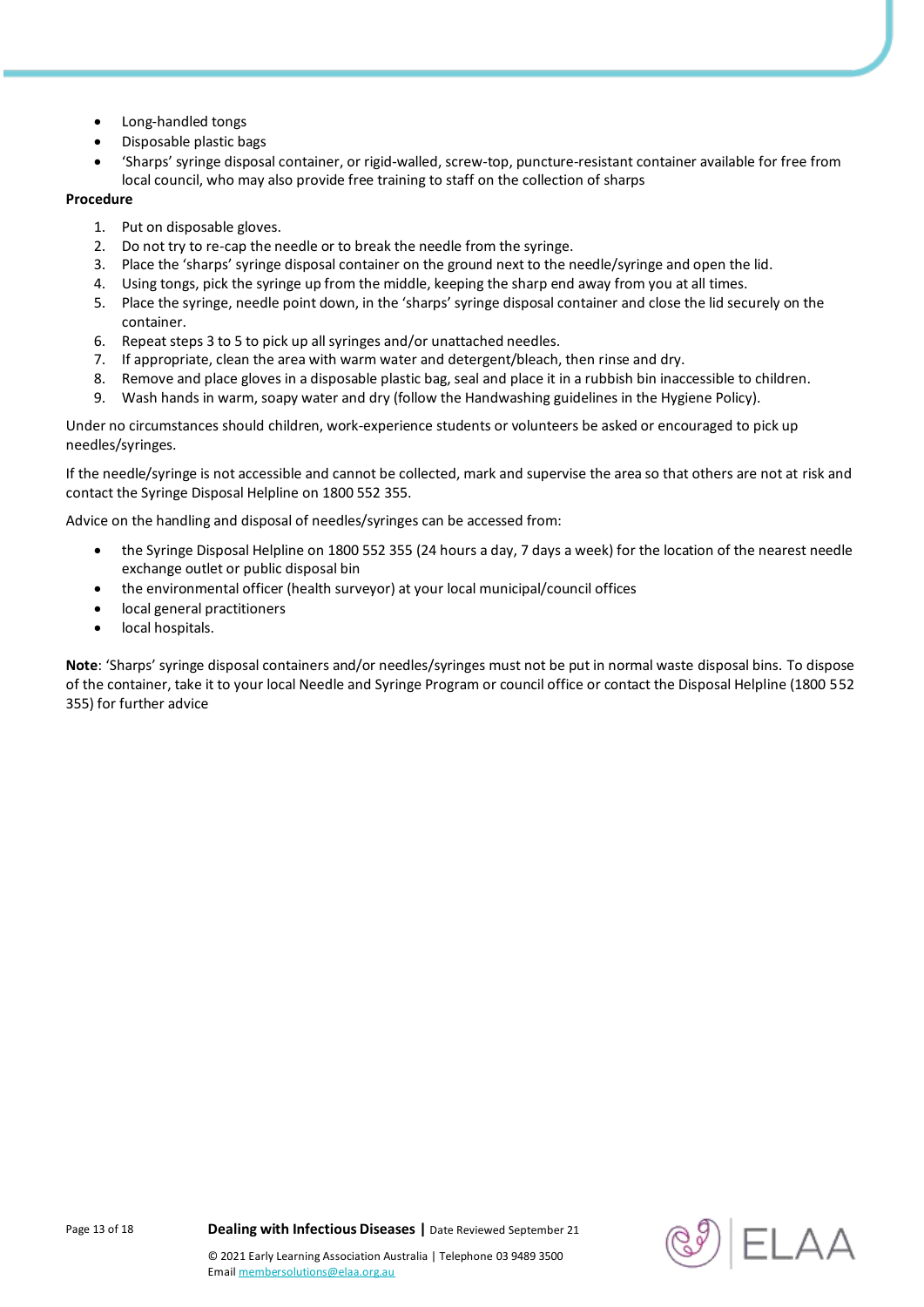# **ATTACHMENT 5. ACTIONS FOR EARLY CHILDHOOD AND CARE SERVICES IN AN EPIDEMIC OR PANDEMIC EVENT**

Early childhood education and care services should consider a variety of strategies to support physical distancing and good hygiene practices to reduce the risk of infection transmission within the practical limitations of an early learning environment.

# **ACTIONS**

The following actions are to be considered, adapted and implemented as necessary according to the education setting and the individual needs of the staff, children and the wider service community:

- Display educational materials, which can be downloaded and printed from the Department of Health's (DH) website
- Comply with National Health and Medical Research Council (NHMRC) guidance, Staying healthy: Preventing infectious diseases in early childhood education and care services
- Alert your approved provider about any child or staff absenteeism due to an infectious disease outbreak
- Keep parents and staff informed of the actions you are taking.
- All unwell staff and children must stay home. Perhaps the most important action early childhood services can take to reduce the risk of infection transmission is to ensure that any unwell staff and children remain at home.
- Staff or children most at risk of severe illness should individually assess appropriateness for on-site attendance at this time, with support from their medical practitioner. Parents/carers of children with complex medical needs (including those with compromised immune systems), should seek advice from the child's medical practitioner to support decision-making about whether on-site education and care is suitable, noting that this advice may change depending on the status of the pandemic in Victoria.
- It is important that visitors to early childhood services are limited to those delivering or supporting essential services and operations during a pandemic situation.
- Additional staff, including parent volunteers, should be discouraged from attending the service at this time. Ensure vigilance is maintained through the use of the visitor signing in and out record book including their contact details.
- Parent information sessions and interviews should meet physical distancing requirements of 1.5 metres between adults, or else be replaced with virtual alternatives.

#### **HYGIENE**

Everyone can protect themselves and prevent the spread of infection by continuing effective hand hygiene.

- All staff and children should undertake regular hand hygiene, particularly on arrival to the service, before and after eating, after blowing their nose, coughing, sneezing or using the toilet. You are a good role model for the children and their parents/carers, so actively talk about why everyone needs to wash their hands and the importance of everyone doing this.
- Make sure liquid soap and running water, or alcohol-based hand sanitiser, is available at the entrance of the facility and throughout.
- Tissues should be readily accessible with bins provided in each room and in outdoor areas for easy disposal.
- It is recommended that children do not drink directly from drinking fountains at this time. Children should bring their own water bottle for use (and refilling) at the service.
- Ensure the highest hygiene practices amongst food handlers as per NHMRC guidance Staying healthy: Preventing infectious diseases in early childhood education and care services. Sharing of food should not occur.
- Use of mobile phones by staff during work hours should be discouraged. Staff should be reminded to clean their phones regularly.



Page 14 of 18 **Dealing with Infectious Diseases |** Date Reviewed September 21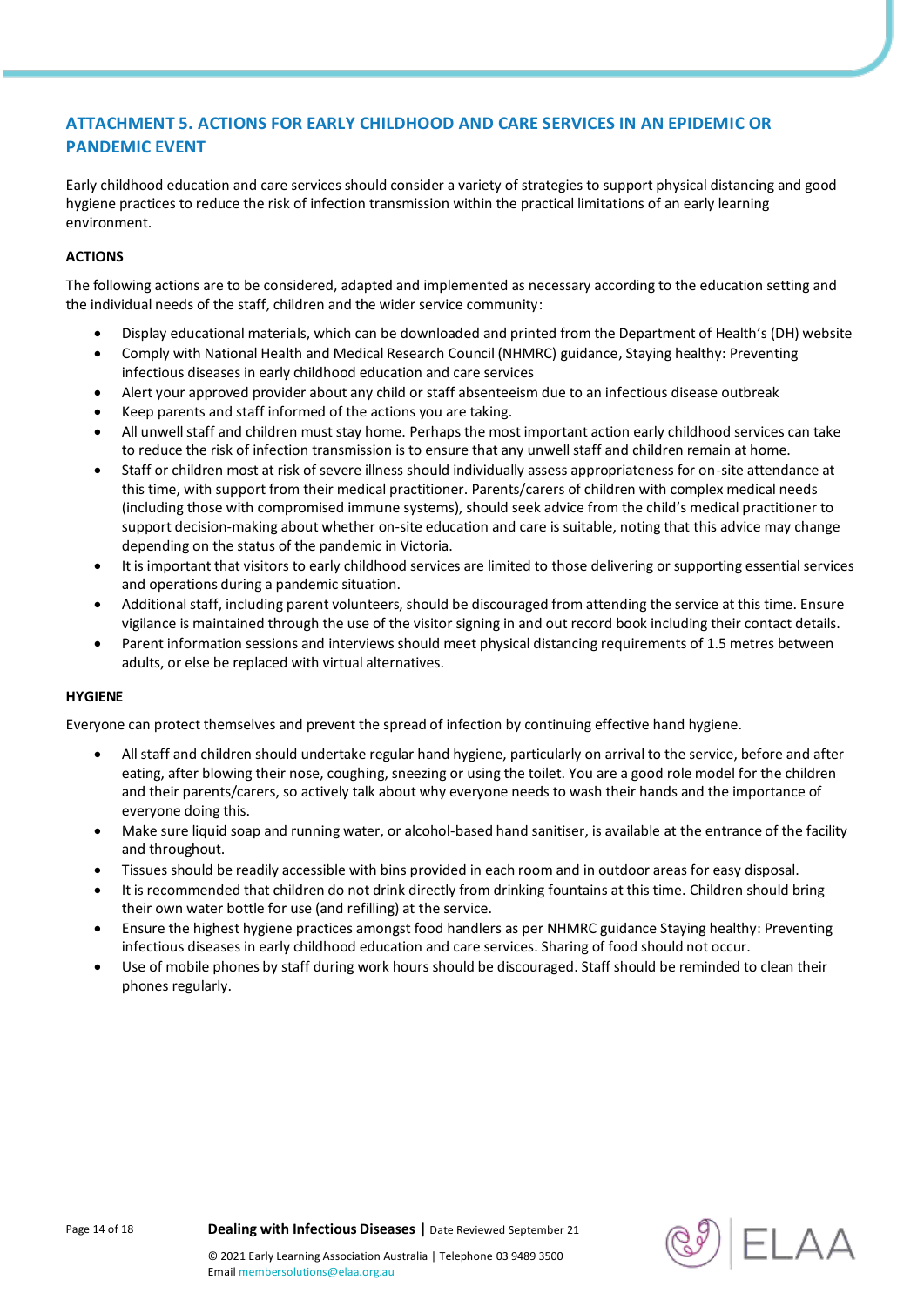#### **ARRIVAL AND DEPARTURE**

To assist in minimising the spread of infection, procedures to reduce close proximity between attendees at the service should be considered.

- Consider the arrival and departure procedures for children and, where possible, minimise opportunities for parents and carers to gather in groups, especially in foyers and in children's play areas.
- It may be possible, for example, for children to be dropped off and picked up in the service entrance or foyer,
- While staggered start and finish times occur naturally in some early childhood education and care service types, other services will often have one arrival and pick up time. Consider how the arrival and pick up time could be spread out. One example may be to divide the group and allocate times, noting that it is not expected that session times are extended to accommodate additional arrival and departure procedures.
- Greeting parents and children at the front door in the morning and during pick up times will allow for one-on-one communication with families while practising physical distancing and providing opportunities to consider whether children are showing any signs of being unwell.

## **CONSIDERATIONS FOR TEACHING AND LEARNING ENVIRONMENTS**

Maintaining physical distance requirements between staff and children is not practical in early childhood services. In the case of coronavirus (COVID-19) physical distancing is most important between adults.

Reducing mixing between different age or room groups is recommended as a precautionary measure to minimise risk of spread of transmission and aid containment.

- Consider small group play, staggered mealtimes and indoor/outdoor play opportunities whenever possible.
- Windows should be open during the day to promote air flow where possible.
- Consider the setup of the room and the placement of the activities and limit the number of whole group activities.
- Rather than having group times where everyone is sitting on the mat, consider using informal opportunities to engage with the children/read books/do storytelling with small groups of children at a time.
- For younger children, particularly consider the rotation of toys more often and increase the frequency of cleaning toys. Sharing of toys that have been placed in mouths should be monitored and avoided.
- Wherever possible and where you have enough staffing for adequate supervision, consider operating an indoor/outdoor program.
- A greater range of activities will encourage children and staff to spread out more broadly.
- Mixing of staff and children between rooms should be minimised where possible. It is acknowledged that staff may need to move between rooms to support breaks and, in these situations, staff should be reminded of the importance of hand hygiene.
- Where multiple staff are in a room, remind staff to maintain physical distancing from each other as much as practical.

#### **CONSIDERATIONS FOR OFFICES AND STAFF FACILITIES**

- Close proximity between staff should be avoided, where possible, and especially in offices and staff rooms.
- Workstations should be spaced out as much as possible, and the number of staff in offices limited. Where possible, staff should use separate offices.
- Remind staff to maintain physical distancing from each other as much as possible in the reception, staff room and offices.

## **CLEANING AND FACILITIES MANAGEMENT**

- Environmental cleaning, coupled with regular hand hygiene, remains important to reduce the risk of infection transmission.
- Services should maintain full adherence to the NHMRC childcare cleaning guidelines, in addition:
	- $\circ$  clean and disinfect high-touch surfaces at least twice daily (e.g. play gyms, tables, hard-backed chairs, doorknobs, light switches, phones, remotes, handles, desks, toilets, sinks, kitchenware).
	- $\circ$  wash and launder play items and toys (avoid using plush toys that are shared among children), as appropriate, in accordance with the manufacturer's instructions. If possible, launder items using the warmest appropriate water setting for the items and dry items completely.
	- o **Note:** In an epidemic/pandemic disinfecting and cleaning of toys and equipment should be done after every use before another child uses the toy/item

Emai[l membersolutions@elaa.org.au](mailto:membersolutions@elaa.org.au)

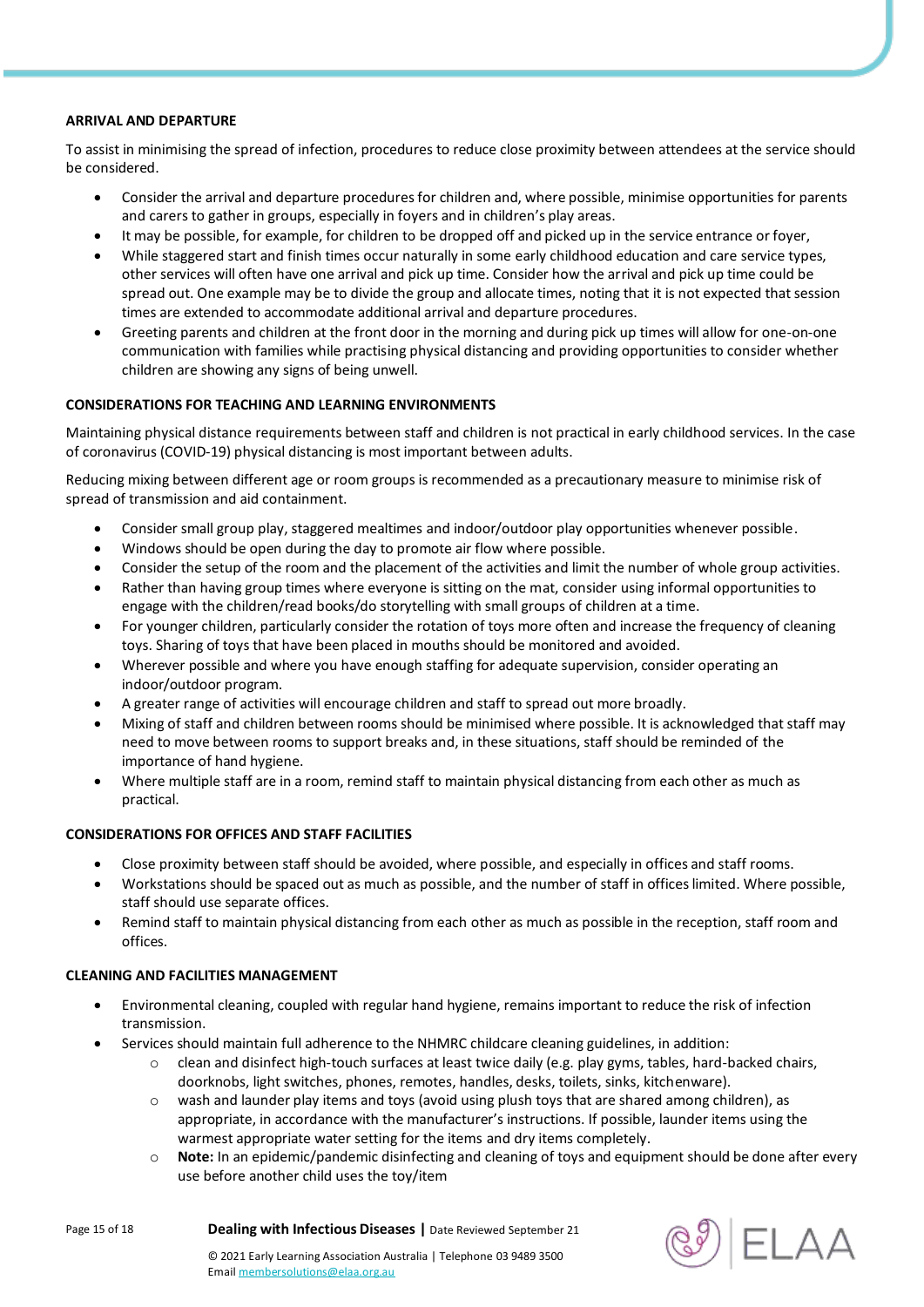- Hand hygiene before and after use of shared equipment is recommended (for example, prior to a new activity).
- Excursions should not be undertaken other than to local parks.

## **PROVISION OF ROUTINE CARE AND FIRST AID**

Physical distancing is not practical when providing direct care. In this situation, standard precautions, including hand hygiene, are important for infection prevention and control.

- Standard precautions *(refer to Definitions)* are advised when coming in to contact with someone for the purpose of providing routine care, assistance or first aid. Also see NHMRC guidance Staying healthy: Preventing infectious diseases in early childhood education and care services.
- Always wash hands with soap and water or use a hand sanitiser before and after performing routine care or first aid.
- Additional personal protective equipment (PPE), for example face masks, is not required (unless specified otherwise from the Department of Health) to provide routine care or first aid (unless coming into contact with blood or body fluids) for children who are well.

## **MANAGEMENT OF AN UNWELL CHILD OR STAFF MEMBER**

It is important that any staff member or child who becomes unwell while at an early childhood service returns home. Sensible steps services can take while a child awaits collection by a parent or carer as a precaution include the following.

- Staff or children should be isolated in an appropriate space with suitable supervision and collected by a parent/carer as soon as possible.
- Where staff or children are experiencing compatible symptoms important actions to take include hand hygiene, physical distance and where possible putting a face mask on the person who is unwell. Staff caring for or supervising an unwell child should also wear a face mask.
- Face masks should not be used in situations where an individual is unable to safely or practically tolerate a mask (e.g. a child with complex medical needs, including existing respiratory needs, and younger children).
- Urgent medical attention should be sought where indicated.
- Health care plans, where relevant, should be updated to provide additional advice on monitoring and identification of the unwell child in the context of an epidemic or pandemic.
- If a staff member is unsure whether a child is unwell, it is advisable in the first instance to contact the parent/carer to discuss any concerns about the health status of the child and, taking a precautionary approach, request the parent/carer to collect their child if concerns remain. A trained staff member could take the temperature of the child, where appropriate, to support decision making.
- Staff or children experiencing compatible symptoms with the infection should be encouraged to seek the advice of a healthcare professional who can advise on next steps. A medical certificate is not required to return to an early childhood setting after a period of illness, however staff and children should not return until symptoms resolve.
- Follow cleaning guidance according to the situation of the case. If a child spreads droplets (for example by sneezing, coughing or vomiting), clean surfaces immediately with disinfectant wipes while wearing gloves.

#### **SOURCE**

Health and safety advice for early childhood education and care services in the context of coronavirus (COVID-19), Department of Education and Training and DH.



Page 16 of 18 **Dealing with Infectious Diseases |** Date Reviewed September 21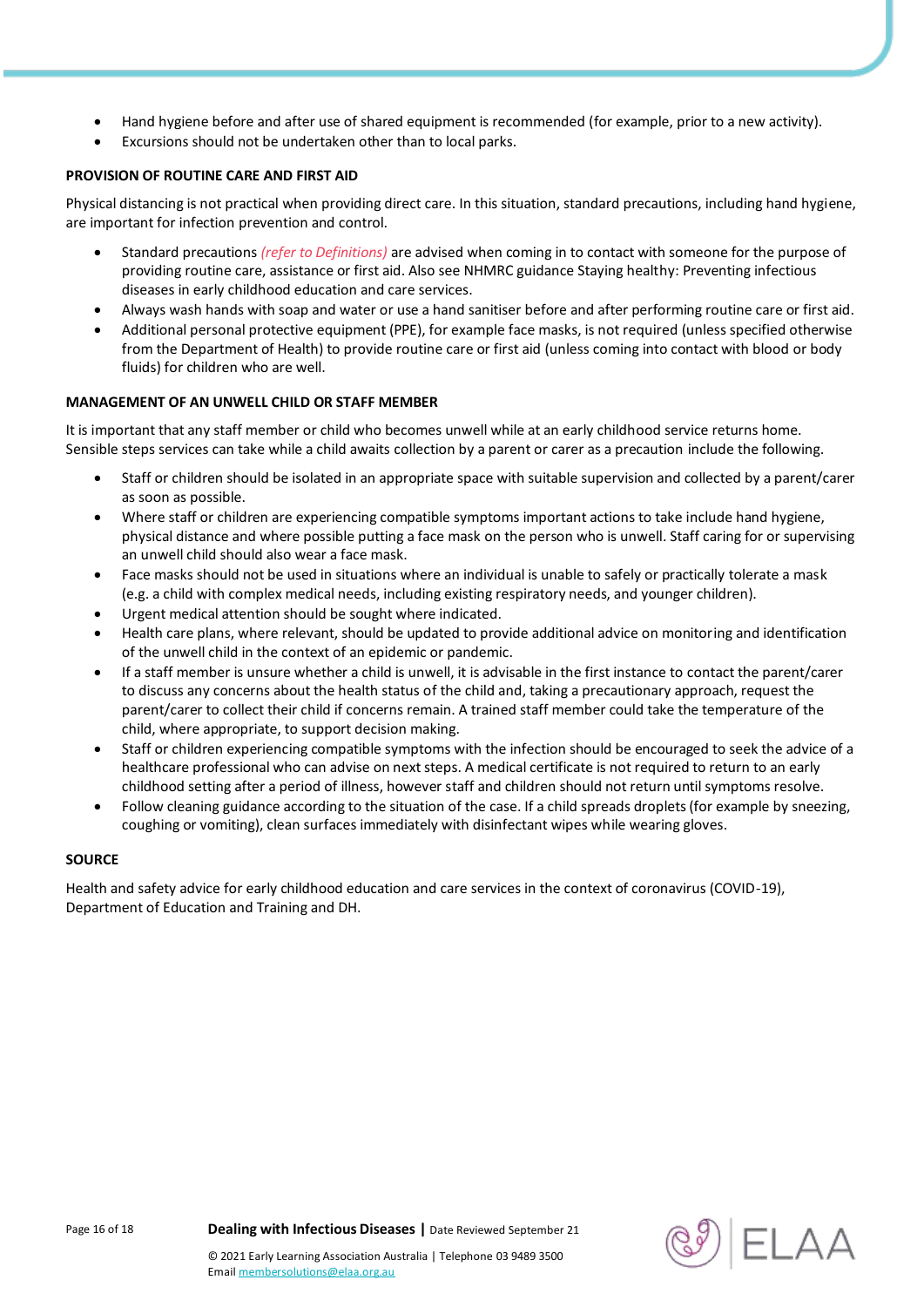# **ATTACHMENT 6. CHILD AND ADULT IMMUNISATION RECOMMENDATION**

Immunisations are an effective means of reducing the risk of vaccine preventable diseases. Early childhood education and care services which are regulated under the *Education and Care Services National Law Act 2010* and *Education and Care Services National Regulations 2011* have legislative responsibilities under the *Public Health and Wellbeing Act 2008* to only offer a confirmed place in their programs to children with an Australian Immunisation Register (AIR) Immunisation History Statement *(refer to Definitions)*. To meet the Child Care Subsidy immunisation requirements, children must be immunised according to the National Immunisation Program Schedule *(refer to Sources)* set out by the Australian Government Department of Health.

Routine childhood immunisations help to protect children against:

- diphtheria
- tetanus
- whooping cough (pertussis)
- polio
- pneumococcal disease
- meningococcal ACWY disease
- hepatitis B
- Haemophilus influenzae type b (Hib)
- rotavirus
- chickenpox (varicella)
- measles
- mumps
- rubella (German measles)
- influenza

Aboriginal and Torres Strait Islander infants are also protected against meningococcal B disease.

For more information visit:<https://www2.health.vic.gov.au/public-health/immunisation>

People who work with children are at an increased risk of catching and passing on infectious diseases. Infected staff, especially people working in early childhood education and care, may transmit infections to susceptible people. This has potential for serious health outcomes. Many infectious diseases are highly infectious several days before symptoms appear. Vaccination can protect the staff member who is at risk of acquiring the disease, and also reduce the risk of disease transmission to people who the worker is in contact with.

These infections may include:

- influenza
- rubella
- measles
- mumps
- varicella
- pertussis

All people who work with children are recommended to receive vaccines:

- influenza
- measles, mumps, rubella (MMR)
- pertussis (dTpa)
- varicella

In addition to the vaccines for all people who work with children, hepatitis A vaccine is recommended for staff working in early childhood education and care. Additional vaccinations are recommended for special categories of educators and other staff:

- hepatitis B for staff who care for children with intellectual disabilities
- Japanese encephalitis for those who work in the outer Torres Strait islands for 1 month or more during the wet season.

For more information visit: [https://immunisationhandbook.health.gov.au/vaccination-for-special-risk-groups/vaccination-for](https://immunisationhandbook.health.gov.au/vaccination-for-special-risk-groups/vaccination-for-people-at-occupational-risk)[people-at-occupational-risk](https://immunisationhandbook.health.gov.au/vaccination-for-special-risk-groups/vaccination-for-people-at-occupational-risk)

Under the Occupational Health and Safety Act 2004 employers must provide a working environment that is safe and without risks to health. Further, employers are required to take steps to eliminate risks so far as is reasonably practicable. If it is not reasonably practicable to eliminate these, they are required to reduce those risks so far as is reasonably practicable.

Page 17 of 18 **Dealing with Infectious Diseases |** Date Reviewed September 21